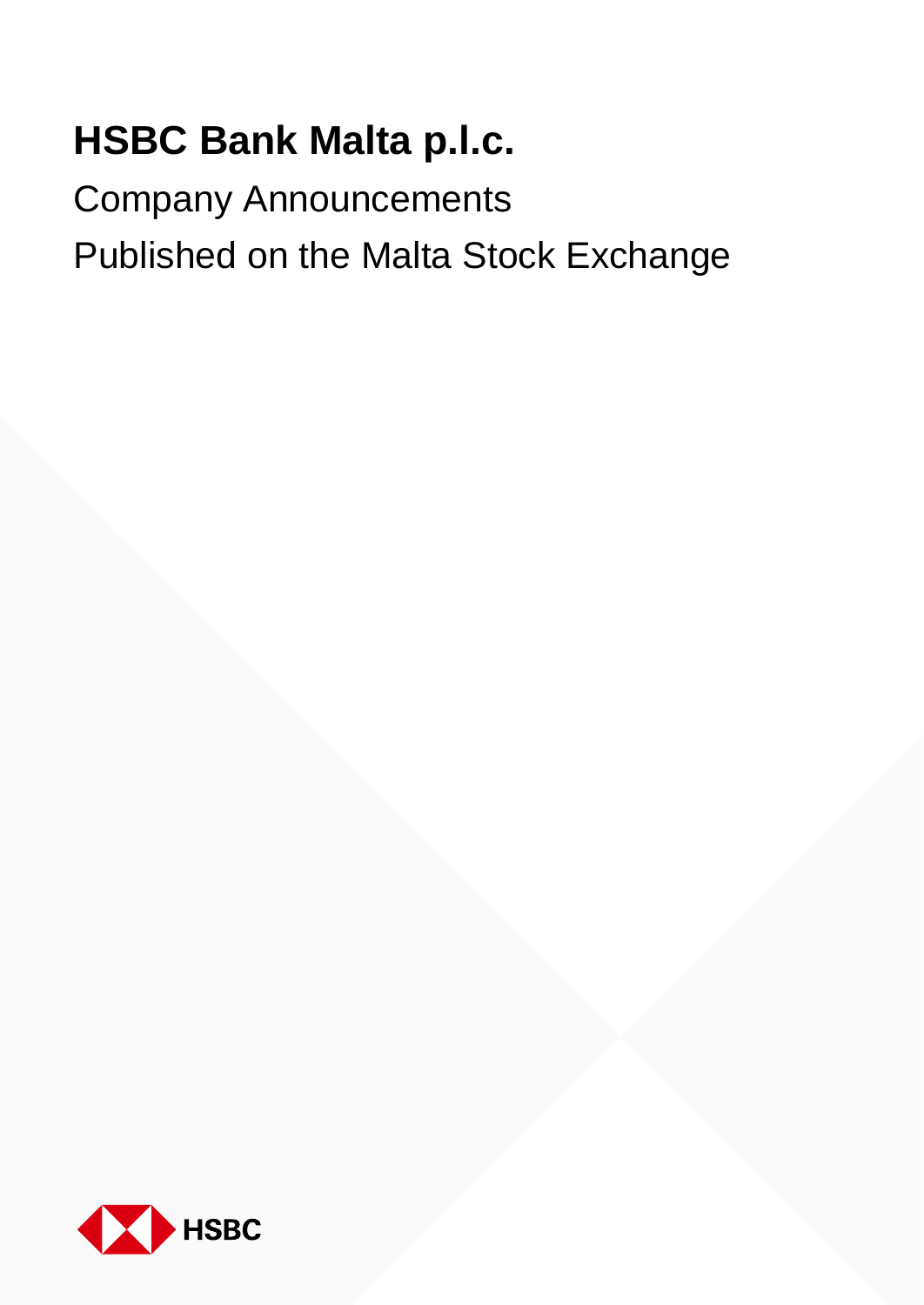## Company Announcements

| <b>Date</b>               | <b>Issuer</b>              | <b>Description</b>                                                    | <b>Market</b>                     | Link                                                      |
|---------------------------|----------------------------|-----------------------------------------------------------------------|-----------------------------------|-----------------------------------------------------------|
| 23/05/2022<br>12:43:59 PM | <b>HSBC Bank Malta plc</b> | Approval of Change in Senior<br>Management                            | Regulated Main Market HSBC400.pdf |                                                           |
| 13/04/2022<br>11:14:10 AM | <b>HSBC Bank Malta plc</b> | <b>AGM Held</b>                                                       | Regulated Main Market HSBC399.pdf |                                                           |
| 08/04/2022<br>12:59:25 PM | <b>HSBC Bank Malta plc</b> | Change in Company Secretary                                           | Regulated Main Market HSBC398.pdf |                                                           |
| 06/04/2022<br>08:59:33 AM | <b>HSBC Bank Malta plc</b> | Annual General Meeting Agenda                                         | Regulated Main Market HSBC397.pdf |                                                           |
| 01/03/2022<br>03:37:46 PM | <b>HSBC Bank Malta plc</b> | Change in Board Composition                                           | Regulated Main Market HSBC396.pdf |                                                           |
| 24/02/2022<br>06:33:44 PM | <b>HSBC Bank Malta plc</b> | Errata Corrige- Annual Report and<br><b>Financial Statements 2021</b> | <b>Regulated Main Market</b>      | HSBC395.pdf<br>Inline<br><b>Viewer ZIP</b><br>File        |
| 2/22/2022<br>9:31:32 AM   | <b>HSBC Bank Malta plc</b> | Annual Report and Financial<br>Statements 2021                        | <b>Regulated Main Market</b>      | HSBC394.pdf<br><b>Inline</b><br><b>Viewer ZIP</b><br>File |
| 1/26/2022<br>9:02:52 AM   | <b>HSBC Bank Malta plc</b> | Board Meeting to be held                                              | Regulated Main Market HSBC393.pdf |                                                           |
| 12/16/2021<br>3:00:35 PM  | <b>HSBC Bank Malta plc</b> | Information to the Market                                             | Regulated Main Market HSBC392.pdf |                                                           |
| 10 Dec 2021<br>10:14      | <b>HSBC Bank Malta plc</b> | Information to the Market                                             | Regulated Main Market HSBC391.pdf |                                                           |
| 12 Nov 2021<br>08:59      | <b>HSBC Bank Malta plc</b> | Interim Directors' Statement                                          | Regulated Main Market HSBC390.pdf |                                                           |
| 15 Sep 2021<br>09:35      | <b>HSBC Bank Malta plc</b> | Change in Senior Management                                           | Regulated Main Market HSBC389.pdf |                                                           |
| 12 Aug 2021<br>15:55      | <b>HSBC Bank Malta plc</b> | Approval of Change in Directorship                                    | Regulated Main Market HSBC388.pdf |                                                           |
| 02 Aug 2021<br>08:59      | <b>HSBC Bank Malta plc</b> | <b>Interim Financial Results</b>                                      | Regulated Main Market HSBC387.pdf |                                                           |
| 19 Jul 2021<br>08:59      | <b>HSBC Bank Malta plc</b> | Interim Results Board Meeting to be<br>held.                          | Regulated Main Market HSBC386.pdf |                                                           |
| 11 Jun 2021<br>07:46      | <b>HSBC Bank Malta plc</b> | Information to the Market                                             | Regulated Main Market HSBC385.pdf |                                                           |
| 21 May 2021<br>08:58      | <b>HSBC Bank Malta plc</b> | Interim Directors' Statement                                          | Regulated Main Market HSBC384.pdf |                                                           |

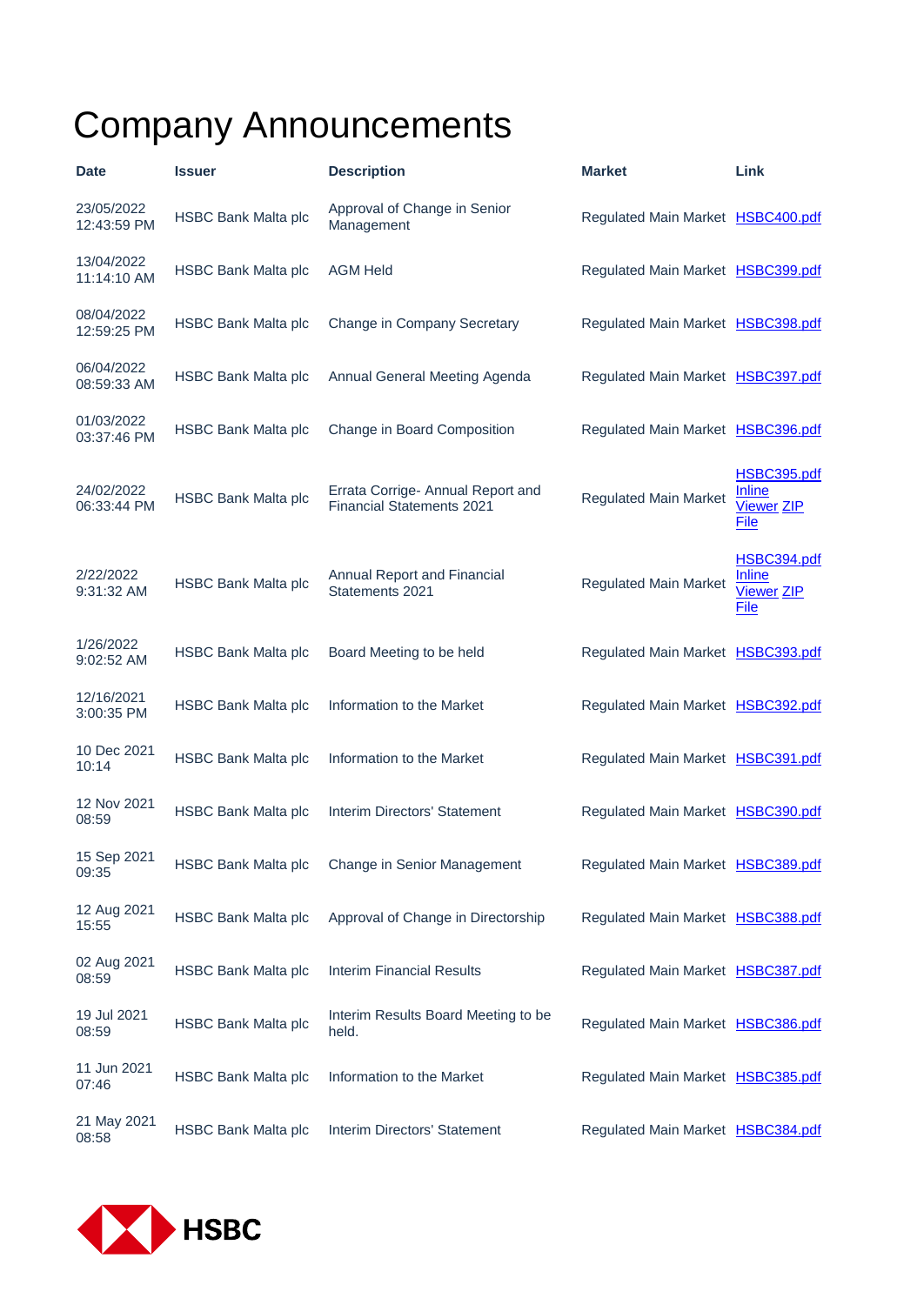| 11 May 2021<br>15:05 | <b>HSBC Bank Malta plc</b> | Notification - Listing Rule 5.197              | Regulated Main Market HSBC383.pdf |  |
|----------------------|----------------------------|------------------------------------------------|-----------------------------------|--|
| 22 Apr 2021<br>11:33 | <b>HSBC Bank Malta plc</b> | <b>AGM Held</b>                                | Regulated Main Market HSBC382.pdf |  |
| 09 Apr 2021<br>08:59 | <b>HSBC Bank Malta plc</b> | <b>AGM Agenda</b>                              | Regulated Main Market HSBC381.pdf |  |
| 26 Mar 2021<br>13:48 | <b>HSBC Bank Malta plc</b> | Approval of Change in Senior<br>Management     | Regulated Main Market HSBC380.pdf |  |
| 26 Feb 2021<br>11:34 | <b>HSBC Bank Malta plc</b> | AGM to be held                                 | Regulated Main Market HSBC379.pdf |  |
| 23 Feb 2021<br>09:57 | <b>HSBC Bank Malta plc</b> | Annual Report and Financial<br>Statements 2020 | Regulated Main Market HSBC378.pdf |  |
| 02 Feb 2021<br>13:00 | <b>HSBC Bank Malta plc</b> | Approval of Change in Senior<br>Management     | Regulated Main Market HSBC377.pdf |  |
| 29 Jan 2021<br>09:02 | <b>HSBC Bank Malta plc</b> | Board Meeting to be held                       | Regulated Main Market HSBC376.pdf |  |
| 22 Jan 2021<br>13:00 | <b>HSBC Bank Malta plc</b> | Approval of Audit Committee Member             | Regulated Main Market HSBC375.pdf |  |
| 05 Jan 2021<br>13:31 | <b>HSBC Bank Malta plc</b> | Change in Senior Management                    | Regulated Main Market HSBC374.pdf |  |
| 05 Jan 2021<br>12:04 | <b>HSBC Bank Malta plc</b> | Approval of Change in Directorship             | Regulated Main Market HSBC373.pdf |  |
| 18 Dec 2020<br>11:06 | <b>HSBC Bank Malta plc</b> | Approval of Change in Senior<br>Management     | Regulated Main Market HSBC372.pdf |  |
| 27 Nov 2020<br>14:12 | <b>HSBC Bank Malta plc</b> | <b>AGM Held</b>                                | Regulated Main Market HSBC371.pdf |  |
| 17 Nov 2020<br>08:59 | <b>HSBC Bank Malta plc</b> | Interim Directors' Statement                   | Regulated Main Market HSBC370.pdf |  |
| 11 Nov 2020<br>08:59 | <b>HSBC Bank Malta plc</b> | Change in Directorship                         | Regulated Main Market HSBC369.pdf |  |
| 06 Nov 2020<br>08:59 | <b>HSBC Bank Malta plc</b> | <b>AGM Agenda</b>                              | Regulated Main Market HSBC368.pdf |  |
| 29 Oct 2020<br>07:57 | <b>HSBC Bank Malta plc</b> | Information to the Market                      | Regulated Main Market HSBC367.pdf |  |
| 30 Sep 2020<br>09:02 | <b>HSBC Bank Malta plc</b> | New AGM date                                   | Regulated Main Market HSBC366.pdf |  |
| 11 Sep 2020<br>16:21 | <b>HSBC Bank Malta plc</b> | Information to maintain a fair market          | Regulated Main Market HSBC365.pdf |  |
| 03 Aug 2020<br>09:13 | <b>HSBC Bank Malta plc</b> | Information to Maintain a Fair Market          | Regulated Main Market HSBC364.pdf |  |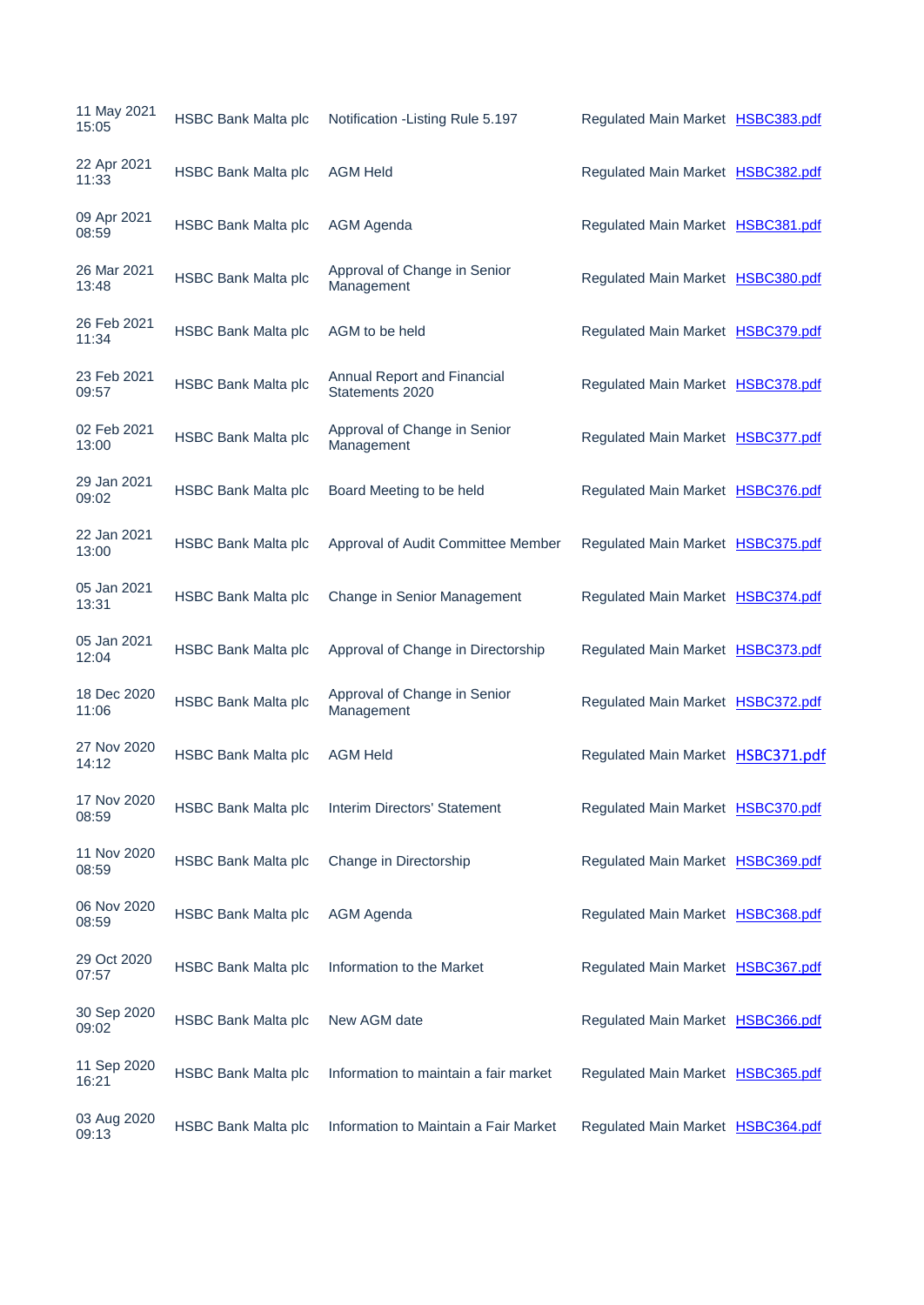| 03 Aug 2020<br>08:59 | <b>HSBC Bank Malta plc</b> | <b>Interim Financial Results</b>                           | Regulated Main Market HSBC363.pdf |  |
|----------------------|----------------------------|------------------------------------------------------------|-----------------------------------|--|
| 24 Jul 2020<br>08:59 | <b>HSBC Bank Malta plc</b> | Change in Senior Management                                | Regulated Main Market HSBC362.pd  |  |
| 08 Jul 2020<br>17:38 | <b>HSBC Bank Malta plc</b> | Change in Board Composition and<br>Senior Management       | Regulated Main Market HSBC361.pdf |  |
| 06 Jul 2020<br>12:49 | <b>HSBC Bank Malta plc</b> | Interim Results Board Meeting to be<br>Held                | Regulated Main Market HSBC360.pdf |  |
| 26 May 2020<br>17:00 | <b>HSBC Bank Malta plc</b> | Information to the Market                                  | Regulated Main Market HSBC359.pdf |  |
| 28 Apr 2020<br>15:29 | <b>HSBC Bank Malta plc</b> | Interim Directors" Statement and<br>COVID-19 Impact Update | Regulated Main Market HSBC358.pdf |  |
| 17 Apr 2020<br>08:59 | <b>HSBC Bank Malta plc</b> | Change in Senior Management                                | Regulated Main Market HSBC357.pdf |  |
| 08 Apr 2020<br>13:29 | <b>HSBC Bank Malta plc</b> | Change in Directorship                                     | Regulated Main Market HSBC356.pdf |  |
| 02 Apr 2020<br>13:59 | <b>HSBC Bank Malta plc</b> | Information to maintain a fair market                      | Regulated Main Market HSBC355.pdf |  |
| 18 Mar 2020<br>12:59 | <b>HSBC Bank Malta plc</b> | Information to maintain a fair market                      | Regulated Main Market HSBC354.pdf |  |
| 16 Mar 2020<br>13:15 | <b>HSBC Bank Malta plc</b> | Information to the Market - COVID-19                       | Regulated Main Market HSBC353.pdf |  |
| 09 Mar 2020<br>09:59 | <b>HSBC Bank Malta plc</b> | Change in Senior Management                                | Regulated Main Market HSBC352.pdf |  |
| 19 Feb 2020<br>17:09 | <b>HSBC Bank Malta plc</b> | Annual Report and Accounts                                 | Regulated Main Market HSBC351.pdf |  |
| 18 Feb 2020<br>08:59 | <b>HSBC Bank Malta plc</b> | Preliminary Statement of Annual<br>Accounts                | Regulated Main Market HSBC350.pdf |  |
| 17 Jan 2020<br>15:30 | <b>HSBC Bank Malta plc</b> | Information to Maintain a Fair Market                      | Regulated Main Market HSBC349.pdf |  |
| 08 Jan 2020<br>08:59 | <b>HSBC Bank Malta plc</b> | Board Meeting to be held and<br>forthcoming AGM 2020       | Regulated Main Market HSBC348.pdf |  |
| 22 Nov 2019<br>13:27 | <b>HSBC Bank Malta plc</b> | Interim Directors" Statement                               | Regulated Main Market HSBC347.pdf |  |
| 18 Nov 2019<br>07:59 | <b>HSBC Bank Malta plc</b> | Information to the Market                                  | Regulated Main Market HSBC346.pdf |  |
| 07 Nov 2019<br>17:04 | <b>HSBC Bank Malta plc</b> | Approval re Change of Senior<br>Management                 | Regulated Main Market HSBC345.pdf |  |
| 10 Oct 2019<br>07:58 | <b>HSBC Bank Malta plc</b> | Information to the Market                                  | Regulated Main Market HSBC344.pdf |  |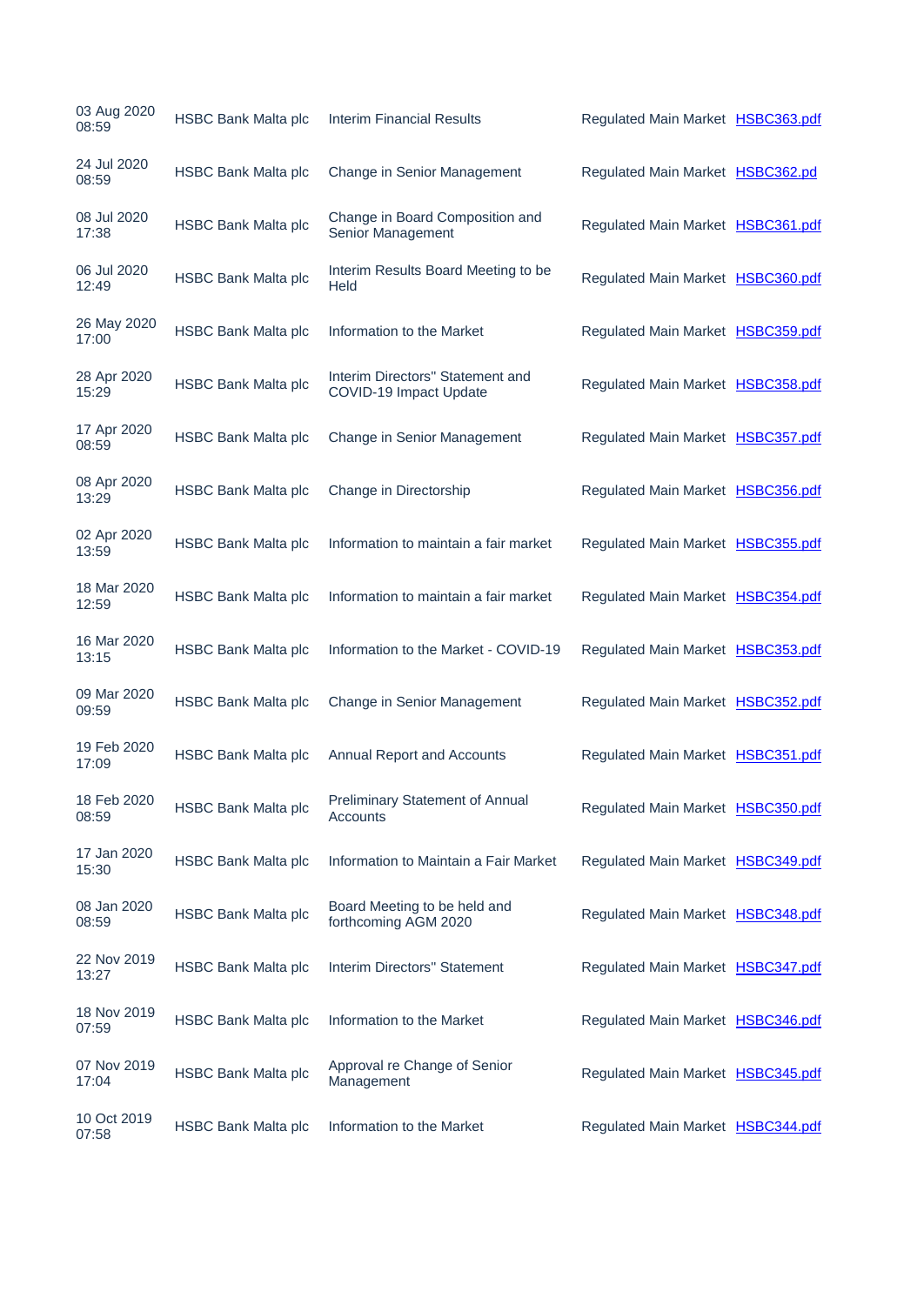| 13 Sep 2019<br>14:02 | <b>HSBC Bank Malta plc</b> | Change in Senior Management                               | Regulated Main Market HSBC343.pdf |  |
|----------------------|----------------------------|-----------------------------------------------------------|-----------------------------------|--|
| 05 Aug 2019<br>08:58 | <b>HSBC Bank Malta plc</b> | <b>Interim Financial Results</b>                          | Regulated Main Market HSBC342.pdf |  |
| 02 Aug 2019<br>16:43 | <b>HSBC Bank Malta plc</b> | Change in Board Composition                               | Regulated Main Market HSBC341.pdf |  |
| 01 Jul 2019<br>14:29 | <b>HSBC Bank Malta plc</b> | Errata Corrige- Address correction                        | Regulated Main Market HSBC340.pdf |  |
| 01 Jul 2019<br>14:05 | <b>HSBC Bank Malta plc</b> | Change in Senior Management                               | Regulated Main Market HSBC339.pdf |  |
| 26 Jun 2019<br>08:59 | <b>HSBC Bank Malta plc</b> | Interim Results Board Meeting to be<br>held               | Regulated Main Market HSBC338.pdf |  |
| 09 May 2019<br>11:57 | <b>HSBC Bank Malta plc</b> | Interim Directors" Statement                              | Regulated Main Market HSBC337.pdf |  |
| 08 May 2019<br>13:34 | <b>HSBC Bank Malta plc</b> | Appointment of Chairman                                   | Regulated Main Market HSBC336.pdf |  |
| 17 Apr 2019<br>15:45 | <b>HSBC Bank Malta plc</b> | <b>AGM Held</b>                                           | Regulated Main Market HSBC335.pdf |  |
| 04 Apr 2019<br>10:06 | <b>HSBC Bank Malta plc</b> | Annual General Meeting Agenda                             | Regulated Main Market HSBC334.pdf |  |
| 03 Apr 2019<br>11:35 | <b>HSBC Bank Malta plc</b> | Approval of Director                                      | Regulated Main Market HSBC333.pdf |  |
| 19 Feb 2019<br>08:59 | <b>HSBC Bank Malta plc</b> | Preliminary Statement of Annual<br>Accounts               | Regulated Main Market HSBC332.pdf |  |
| 07 Jan 2019<br>12:16 | <b>HSBC Bank Malta plc</b> | Board Meeting to be held and<br>forthcoming AGM           | Regulated Main Market HSBC331.pdf |  |
| 14 Dec 2018          | <b>HSBC Bank Malta plc</b> | Subordinated Loan                                         | Regulated Main Market HSBC330.pdf |  |
| 04 Dec 2018          | <b>HSBC Bank Malta plc</b> | Appointment of Director                                   | Regulated Main Market HSBC329.pdf |  |
| 09 Nov 2018          | <b>HSBC Bank Malta plc</b> | Interim Directors' Statement                              | Regulated Main Market HSBC328.pdf |  |
| 03 Oct 2018          | <b>HSBC Bank Malta plc</b> | Notification - Listing Rule 5.197                         | Regulated Main Market HSBC327.pdf |  |
| 23 Aug 2018          | <b>HSBC Bank Malta plc</b> | Information to the Market                                 | Regulated Main Market HSBC325.pdf |  |
| 06 Aug 2018          | <b>HSBC Bank Malta plc</b> | Interim Financial Statements as at 30<br><b>June 2018</b> | Regulated Main Market HSBC324.pdf |  |
| 28 Jun 2018          | <b>HSBC Bank Malta plc</b> | Approval of Change in Senior<br>Management                | Regulated Main Market HSBC322.pdf |  |
| 25 May 2018          | <b>HSBC Bank Malta plc</b> | Interim Directors" Statement                              | Regulated Main Market HSBC321.pdf |  |
| 15 May 2018          | <b>HSBC Bank Malta plc</b> | Appointment of Chief Financial Officer                    | Regulated Main Market HSBC320.pdf |  |
| 12 Apr 2018          | HSBC Bank Malta plc        | <b>Annual General Meeting Held</b>                        | Regulated Main Market HSBC319.pdf |  |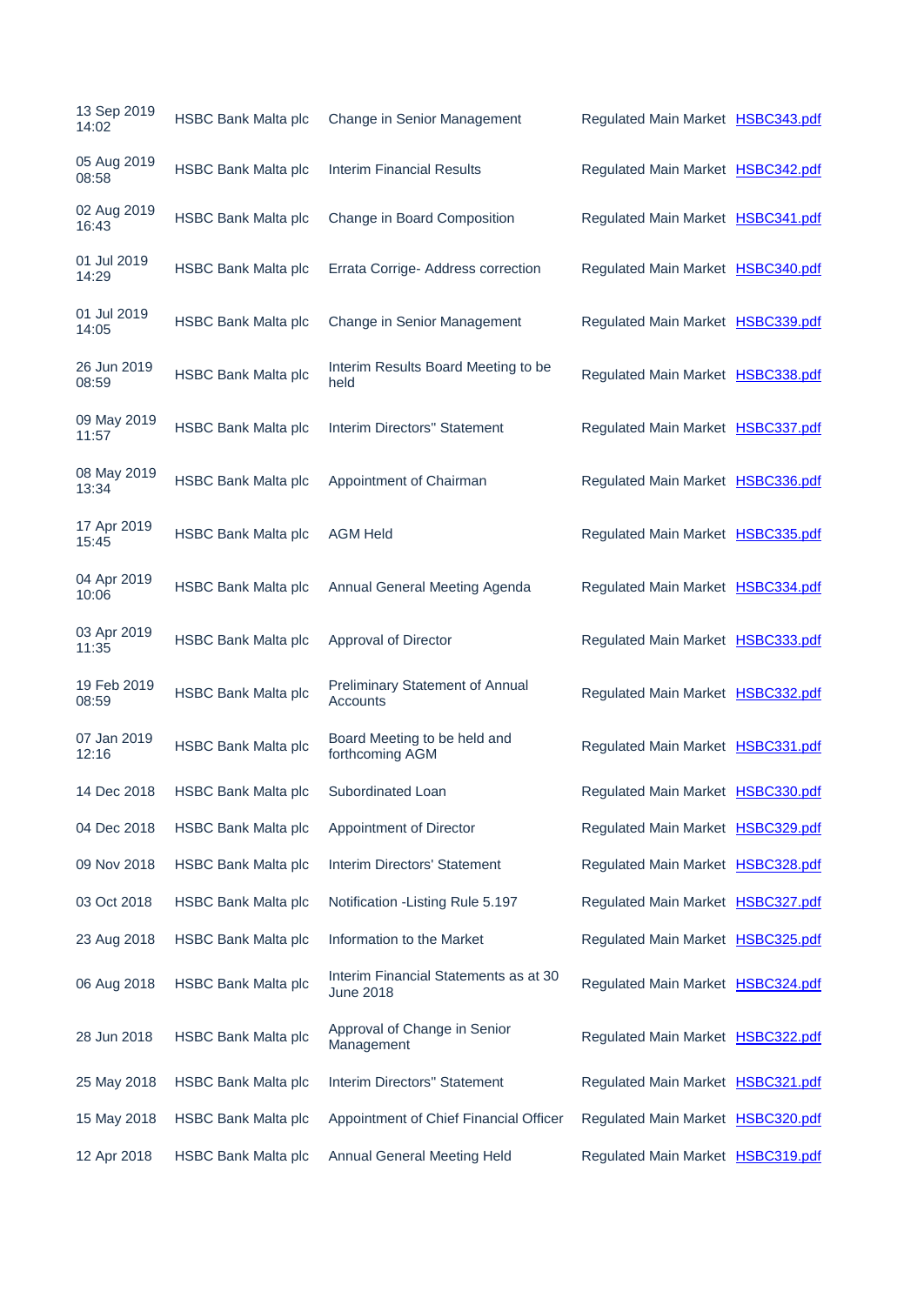| 09 Apr 2018 | <b>HSBC Bank Malta plc</b>                    | <b>AGM Agenda</b>                                                                                               | Regulated Main Market HSBC318.pdf |  |
|-------------|-----------------------------------------------|-----------------------------------------------------------------------------------------------------------------|-----------------------------------|--|
| 05 Apr 2018 |                                               | HSBC Bank Malta p.l.c. Information to the Market                                                                | Regulated Main Market HSBC317.pdf |  |
| 21 Feb 2018 | <b>HSBC Bank Malta plc</b>                    | Change in Directorship                                                                                          | Regulated Main Market HSBC316.pdf |  |
| 20 Feb 2018 | HSBC Bank Malta p.l.c.                        | <b>Preliminary Statement of Financial</b><br><b>Results</b>                                                     | Regulated Main Market HSBC315.pdf |  |
| 30 Jan 2018 |                                               | HSBC Bank Malta p.l.c. Change in Senior Management                                                              | Regulated Main Market HSBC314.pdf |  |
| 05 Jan 2018 | HSBC Bank Malta p.l.c.                        | Board Meeting to be held and<br>forthcoming AGM                                                                 | Regulated Main Market HSBC313.pdf |  |
| 20 Nov 2017 |                                               | HSBC Bank Malta p.l.c. Interim Directors" Statement                                                             | Regulated Main Market HSBC312.pdf |  |
| 09 Nov 2017 | HSBC Bank Malta p.l.c. Realisation of Assets  |                                                                                                                 | Regulated Main Market HSBC311.pdf |  |
| 19 Oct 2017 |                                               | HSBC Bank Malta p.l.c. Appointment to Board Committees                                                          | Regulated Main Market HSBC310.pdf |  |
| 31 Jul 2017 |                                               | Approval of Interim Financial<br>HSBC Bank Malta p.l.c. Statements for the period ended 30<br><b>June 2017</b>  | Regulated Main Market HSBC309.pdf |  |
| 21 Jul 2017 |                                               | HSBC Bank Malta p.l.c. Appointment to Board Committees                                                          | Regulated Main Market HSBC308.pdf |  |
| 12 Jun 2017 | HSBC Bank Malta p.l.c.                        | Board Meeting re Interim Results to be<br>held                                                                  | Regulated Main Market HSBC307.pdf |  |
| 29 May 2017 |                                               | HSBC Bank Malta p.l.c. Appointment of Director                                                                  | Regulated Main Market HSBC306.pdf |  |
| 22 May 2017 |                                               | HSBC Bank Malta p.l.c. Errata Corrige-Appointment of Director                                                   | Regulated Main Market HSBC305.pdf |  |
| 19 May 2017 |                                               | HSBC Bank Malta p.l.c. Appointment of Director                                                                  | Regulated Main Market HSBC304.pdf |  |
| 13 Apr 2017 |                                               | HSBC Bank Malta p.l.c. Annual General Meeting Held                                                              | Regulated Main Market HSBC303.pdf |  |
| 07 Apr 2017 |                                               | HSBC Bank Malta p.l.c. Annual General Meeting Agenda                                                            | Regulated Main Market HSBC302.pdf |  |
| 21 Feb 2017 | HSBC Bank Malta p.l.c.                        | <b>Preliminary Statement of Financial</b><br>Results - errata corrige.                                          | Regulated Main Market HSBC301.pdf |  |
| 21 Feb 2017 | HSBC Bank Malta p.l.c.                        | <b>Preliminary Statement of Financial</b><br><b>Results</b>                                                     | Regulated Main Market HSBC300.pdf |  |
| 01 Feb 2017 |                                               | HSBC Bank Malta p.l.c. Change in Directorships                                                                  | Regulated Main Market HSBC299.pdf |  |
| 06 Jan 2017 | HSBC Bank Malta p.l.c.                        | Maturity of 4.6% HSBC Bank Malta Plc<br>€2017 Bond ISIN MT0000031220                                            | Regulated Main Market HSBC298.pdf |  |
| 06 Jan 2017 | HSBC Bank Malta p.l.c.                        | Errata Corrige - Board Meeting to be<br>held and forthcoming AGM                                                | Regulated Main Market HSBC297.pdf |  |
| 06 Jan 2017 | HSBC Bank Malta p.l.c.                        | Board Meeting to be held and<br>forthcoming AGM                                                                 | Regulated Main Market HSBC296.pdf |  |
| 15 Dec 2016 | HSBC Bank Malta p.l.c. Change in Directorship |                                                                                                                 | Regulated Main Market HSBC295.pdf |  |
| 03 Aug 2016 |                                               | Approval of Interim Financial<br>HSBC Bank Malta p.l.c. Statements for the period ending 30<br><b>June 2016</b> | Regulated Main Market HSBC294.pdf |  |
| 23 Jun 2016 |                                               | HSBC Bank Malta p.l.c. Information to maintain a fair market                                                    | Regulated Main Market HSBC293.pdf |  |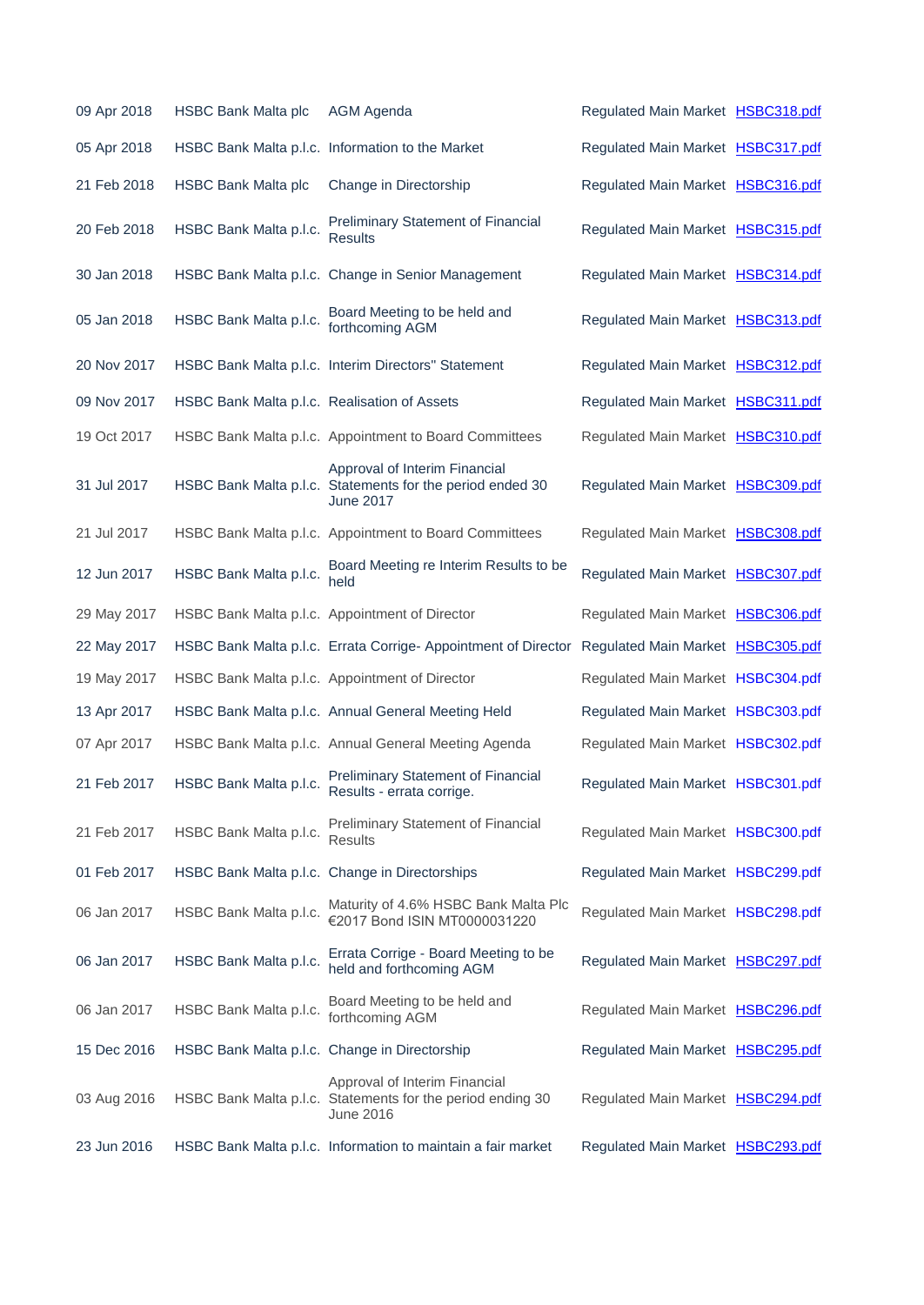| 02 Jun 2016 |                                               | HSBC Bank Malta p.l.c. Board re Interim Results rescheduled                                              | Regulated Main Market HSBC292.pdf |  |
|-------------|-----------------------------------------------|----------------------------------------------------------------------------------------------------------|-----------------------------------|--|
| 30 May 2016 |                                               | HSBC Bank Malta p.l.c. Appointment of Directors                                                          | Regulated Main Market HSBC291.pdf |  |
| 19 May 2016 | HSBC Bank Malta p.l.c.                        | Board Meeting to be held re Interim<br><b>Results</b>                                                    | Regulated Main Market HSBC290.pdf |  |
| 15 Apr 2016 | HSBC Bank Malta p.l.c. AGM Held               |                                                                                                          | Regulated Main Market HSBC289.pdf |  |
| 07 Apr 2016 |                                               | HSBC Bank Malta p.l.c. Annual General Meeting Agenda                                                     | Regulated Main Market HSBC288.pdf |  |
| 01 Apr 2016 |                                               | HSBC Bank Malta p.l.c. Appointment of Director                                                           | Regulated Main Market HSBC287.pdf |  |
| 23 Mar 2016 |                                               | HSBC Bank Malta p.l.c. Appointment of Directors                                                          | Regulated Main Market HSBC286.pdf |  |
| 26 Feb 2016 |                                               | HSBC Bank Malta p.l.c. Change in Senior Management                                                       | Regulated Main Market HSBC285.pdf |  |
| 22 Feb 2016 | HSBC Bank Malta p.l.c.                        | HSBC Bank Malta p.l.c. Preliminary<br><b>Results</b>                                                     | Regulated Main Market HSBC284.pdf |  |
| 08 Feb 2016 |                                               | HSBC Bank Malta p.l.c. Change in Senior Management                                                       | Regulated Main Market HSBC283.pdf |  |
| 07 Jan 2016 |                                               | HSBC Bank Malta p.l.c. Cost Reduction Programme Update                                                   | Regulated Main Market HSBC282.pdf |  |
| 21 Dec 2015 | HSBC Bank Malta p.l.c.                        | <b>Cost Reduction Programme</b><br>Clarification                                                         | Regulated Main Market HSBC281.pdf |  |
| 10 Dec 2015 | HSBC Bank Malta p.l.c. Change in Directorship |                                                                                                          | Regulated Main Market HSBC280.pdf |  |
| 07 Dec 2015 | HSBC Bank Malta p.l.c.                        | Board Meeting to be held and<br>forthcoming AGM                                                          | Regulated Main Market HSBC279.pdf |  |
| 26 Nov 2015 | HSBC Bank Malta p.l.c.                        | Improving Productivity and Cost<br><b>Effectiveness</b>                                                  | Regulated Main Market HSBC278.pdf |  |
| 20 Nov 2015 | HSBC Bank Malta p.l.c. Change in Directorship |                                                                                                          | Regulated Main Market HSBC277.pdf |  |
| 19 Nov 2015 |                                               | HSBC Bank Malta p.l.c. Interim Directors' Statement                                                      | Regulated Main Market HSBC276.pdf |  |
| 10 Nov 2015 |                                               | HSBC Bank Malta p.l.c. Changes in Senior Management                                                      | Regulated Main Market HSBC275.pdf |  |
| 20 Oct 2015 |                                               | HSBC Bank Malta p.l.c. Change in Senior Management                                                       | Regulated Main Market HSBC274.pdf |  |
| 01 Sep 2015 |                                               | HSBC Bank Malta p.l.c. Change in Senior Management                                                       | Regulated Main Market HSBC273.pdf |  |
| 03 Aug 2015 |                                               | Approval of Interim Financial<br>HSBC Bank Malta p.l.c. Statements for the period ending 30<br>June 2015 | Regulated Main Market HSBC272.pdf |  |
| 15 Jun 2015 |                                               | HSBC Bank Malta p.l.c. Change in Senior Management                                                       | Regulated Main Market HSBC271.pdf |  |
| 21 May 2015 |                                               | HSBC Bank Malta p.l.c. Board Meeting to be held                                                          | Regulated Main Market HSBC270.pdf |  |
| 15 May 2015 |                                               | HSBC Bank Malta p.l.c. Interim Directors' Statement                                                      | Regulated Main Market HSBC269.pdf |  |
| 22 Apr 2015 |                                               | HSBC Bank Malta p.l.c. Annual General Meeting Held                                                       | Regulated Main Market HSBC268.pdf |  |
| 09 Apr 2015 | HSBC Bank Malta p.l.c. AGM Agenda             |                                                                                                          | Regulated Main Market HSBC267.pdf |  |
| 23 Feb 2015 |                                               | HSBC Bank Malta p.l.c. HSBC Preliminary Results                                                          | Regulated Main Market HSBC266.pdf |  |
| 15 Dec 2014 |                                               | HSBC Bank Malta p.l.c. Appointment of Chief Financial Officer                                            | Regulated Main Market HSBC265.pdf |  |
| 12 Dec 2014 | HSBC Bank Malta p.l.c.                        | Board Meeting to be held and<br>Forthcoming Annual General Meeting                                       | Regulated Main Market HSBC264.pdf |  |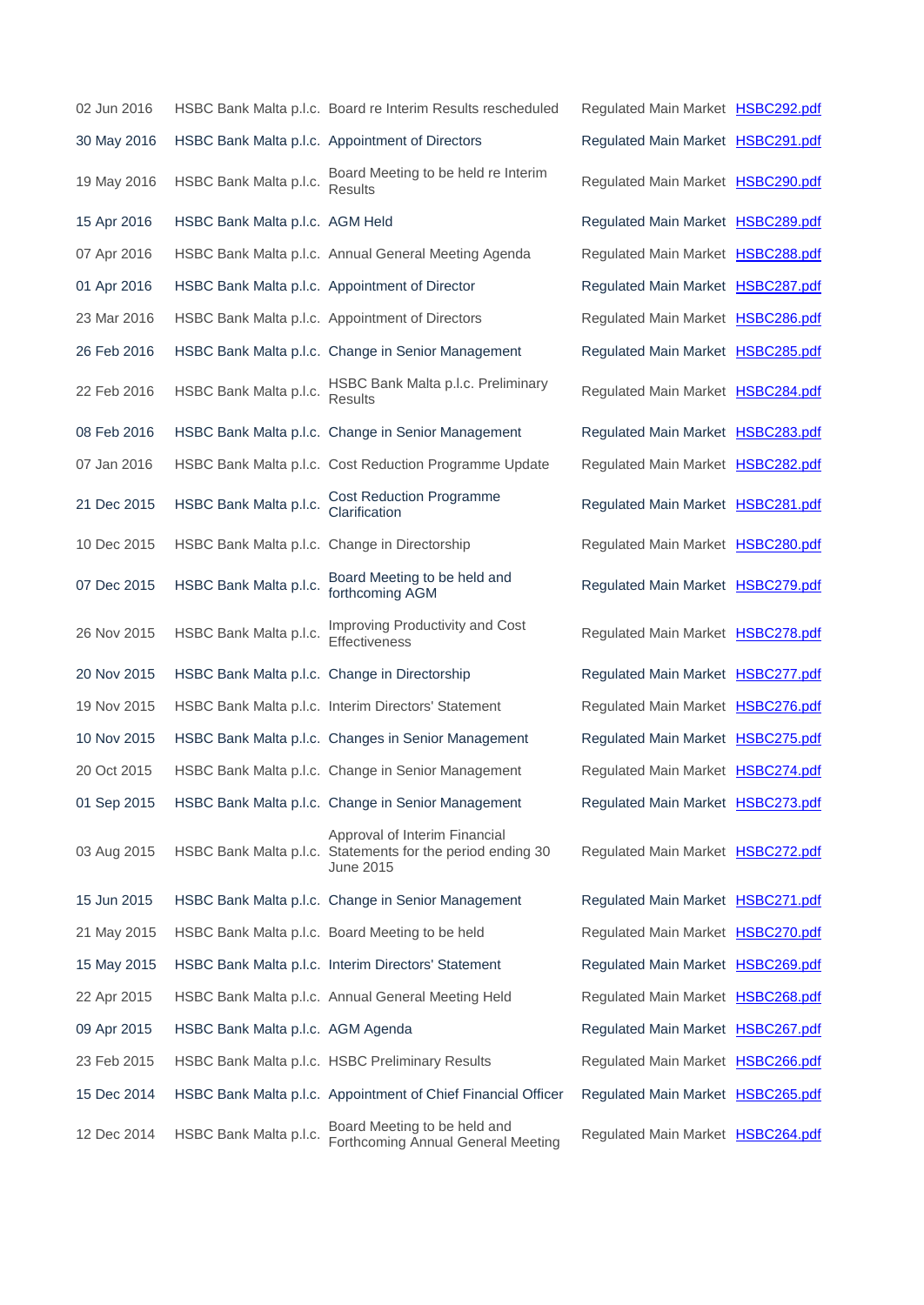| 14 Nov 2014 |                                                | HSBC Bank Malta p.l.c. Interim Directors' Statement                                                             | Regulated Main Market HSBC263.pdf |  |
|-------------|------------------------------------------------|-----------------------------------------------------------------------------------------------------------------|-----------------------------------|--|
| 26 Oct 2014 |                                                | HSBC Bank Malta p.l.c. Results of Comprehensive Assessment Regulated Main Market HSBC262.pdf                    |                                   |  |
| 13 Oct 2014 |                                                | HSBC Bank Malta p.l.c. Appointment of Chief Financial Officer                                                   | Regulated Main Market HSBC261.pdf |  |
| 05 Sep 2014 |                                                | HSBC Bank Malta p.l.c. Appointment of Director                                                                  | Regulated Main Market HSBC260.pdf |  |
| 04 Aug 2014 |                                                | Approval of Interim Financial<br>HSBC Bank Malta p.l.c. Statements for the period ending 30<br><b>June 2014</b> | Regulated Main Market HSBC259.pdf |  |
| 01 Jul 2014 | HSBC Bank Malta p.l.c. Resignation of Director |                                                                                                                 | Regulated Main Market HSBC258.pdf |  |
| 20 May 2014 |                                                | HSBC Bank Malta p.l.c. Board Meeting to be held                                                                 | Regulated Main Market HSBC257.pdf |  |
| 19 May 2014 |                                                | HSBC Bank Malta p.l.c. Interim Directors' Statement                                                             | Regulated Main Market HSBC256.pdf |  |
| 09 May 2014 |                                                | HSBC Bank Malta p.l.c. Change in Directorships                                                                  | Regulated Main Market HSBC255.pdf |  |
| 16 Apr 2014 | HSBC Bank Malta p.l.c. AGM Held                |                                                                                                                 | Regulated Main Market HSBC254.pdf |  |
| 24 Feb 2014 | HSBC Bank Malta p.l.c.                         | Preliminary results for the year ended<br>31 December 2013                                                      | Regulated Main Market HSBC253.pdf |  |
| 21 Feb 2014 |                                                | HSBC Bank Malta p.l.c. Appointment of Senior Manager                                                            | Regulated Main Market HSBC252.pdf |  |
| 16 Jan 2014 |                                                | HSBC Bank Malta p.l.c. Appointment of Director                                                                  | Regulated Main Market HSBC251.pdf |  |
| 02 Jan 2014 |                                                | HSBC Bank Malta p.l.c. Change in Senior Management                                                              | Regulated Main Market HSBC250.pdf |  |
| 12 Dec 2013 | HSBC Bank Malta p.l.c.                         | Board Meeting to be held and<br>Forthcoming AGM                                                                 | Regulated Main Market HSBC249.pdf |  |
| 18 Nov 2013 |                                                | HSBC Bank Malta p.l.c. Change in Senior Management                                                              | Regulated Main Market HSBC248.pdf |  |
| 18 Nov 2013 |                                                | HSBC Bank Malta p.l.c. Interim Directors' Statement                                                             | Regulated Main Market HSBC247.pdf |  |
| 09 Aug 2013 | HSBC Bank Malta p.l.c. Resignation of Director |                                                                                                                 | Regulated Main Market HSBC246.pdf |  |
| 05 Aug 2013 | HSBC Bank Malta p.l.c.                         | Interim Financial Statements for the<br>period ending 30 June 2013                                              | Regulated Main Market HSBC245.pdf |  |
| 15 Jul 2013 |                                                | HSBC Bank Malta p.l.c. Appointment of Director                                                                  | Regulated Main Market HSBC244.pdf |  |
| 23 May 2013 |                                                | HSBC Bank Malta p.l.c. Board Meeting to be held                                                                 | Regulated Main Market HSBC243.pdf |  |
| 16 May 2013 |                                                | HSBC Bank Malta p.l.c. Interim Directors' Statement                                                             | Regulated Main Market HSBC242.pdf |  |
| 10 May 2013 |                                                | HSBC Bank Malta p.l.c. Change in Chairmanship                                                                   | Regulated Main Market HSBC241.pdf |  |
| 18 Apr 2013 | HSBC Bank Malta p.l.c. AGM Held                |                                                                                                                 | Regulated Main Market HSBC240.pdf |  |
| 05 Apr 2013 |                                                | HSBC Bank Malta p.l.c. Appointment of Director                                                                  | Regulated Main Market HSBC239.pdf |  |
| 04 Apr 2013 | HSBC Bank Malta p.l.c. AGM Agenda 2013         |                                                                                                                 | Regulated Main Market HSBC238.pdf |  |
| 14 Mar 2013 | HSBC Bank Malta p.l.c. Acquisition of Assets   |                                                                                                                 | Regulated Main Market HSBC237.pdf |  |
| 05 Mar 2013 | HSBC Bank Malta p.l.c. Change in Directorship  |                                                                                                                 | Regulated Main Market HSBC236.pdf |  |
| 04 Mar 2013 | HSBC Bank Malta p.l.c.                         | Preliminary Results for the year ended<br>31 December 2012                                                      | Regulated Main Market HSBC235.pdf |  |
| 18 Dec 2012 | HSBC Bank Malta p.l.c.                         | Board Meeting and Forthcoming Annual<br><b>General Meeting</b>                                                  | Regulated Main Market HSBC234.pdf |  |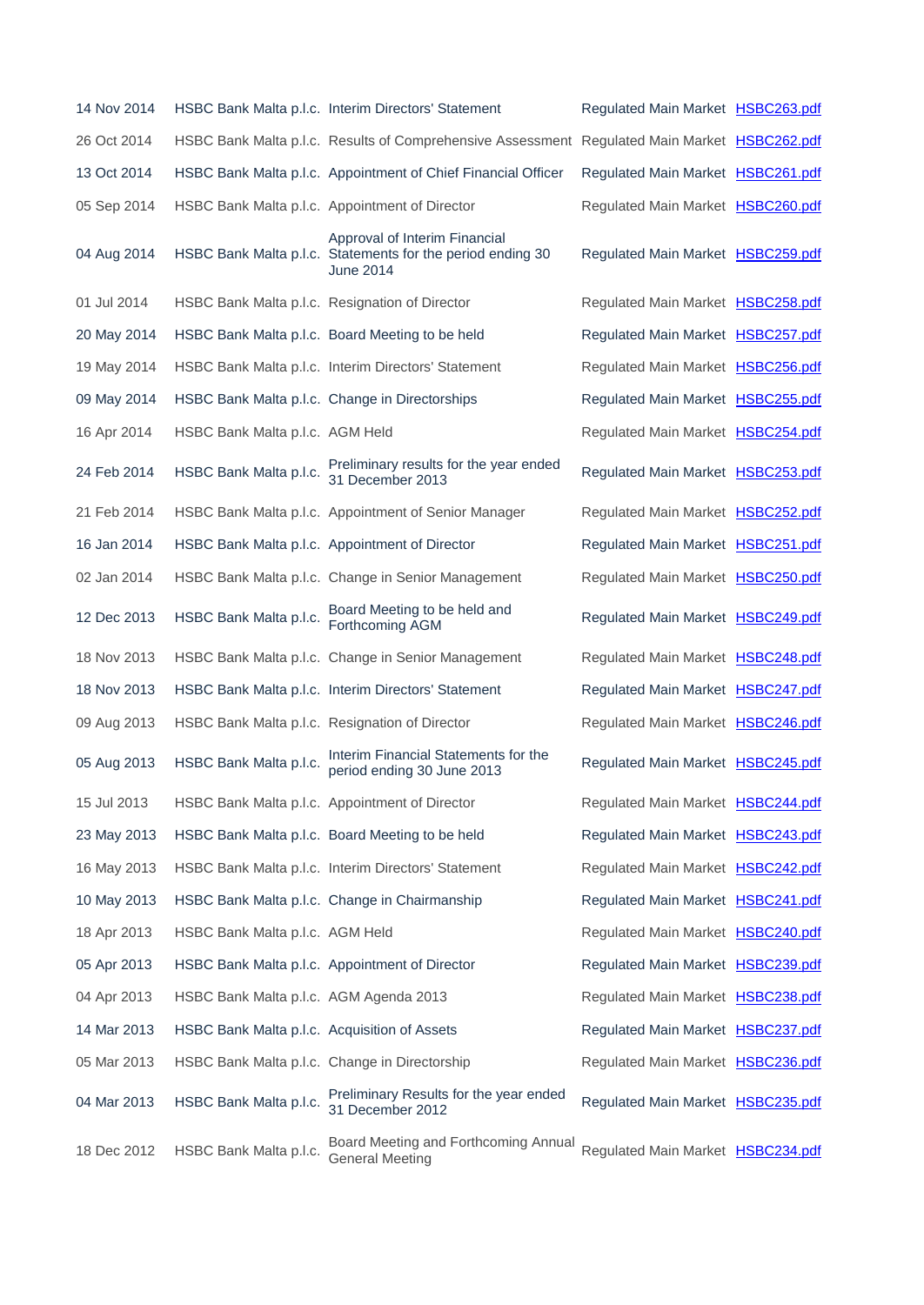| 13 Nov 2012 |                                                | HSBC Bank Malta p.l.c. Interim Directors' Statement                             | Regulated Main Market HSBC233.pdf |  |
|-------------|------------------------------------------------|---------------------------------------------------------------------------------|-----------------------------------|--|
| 27 Jul 2012 | HSBC Bank Malta p.l.c.                         | Interim Results for the period ending 30<br><b>June 2012</b>                    | Regulated Main Market HSBC232.pdf |  |
| 28 Jun 2012 | HSBC Bank Malta p.l.c.                         | Interim Results Board Meeting<br>Rescheduled                                    | Regulated Main Market HSBC231.pdf |  |
| 28 Jun 2012 | HSBC Bank Malta p.l.c. Change in Directorship  |                                                                                 | Regulated Main Market HSBC230.pdf |  |
| 01 Jun 2012 |                                                | HSBC Bank Malta p.l.c. Board Meeting to be held                                 | Regulated Main Market HSBC229.pdf |  |
| 31 May 2012 | HSBC Bank Malta p.l.c.                         | Finalisation of Sale of Card Acquiring<br><b>Business</b>                       | Regulated Main Market HSBC228.pdf |  |
| 11 May 2012 |                                                | HSBC Bank Malta p.l.c. Interim Directors' Statement                             | Regulated Main Market HSBC227.pdf |  |
| 07 May 2012 |                                                | HSBC Bank Malta p.l.c. HSBC Business In Malta                                   | Regulated Main Market HSBC226.pdf |  |
| 20 Apr 2012 |                                                | HSBC Bank Malta p.l.c. Annual General Meeting Held                              | Regulated Main Market HSBC225.pdf |  |
| 05 Apr 2012 | HSBC Bank Malta p.l.c. AGM Agenda              |                                                                                 | Regulated Main Market HSBC224.pdf |  |
| 24 Feb 2012 | HSBC Bank Malta p.l.c.                         | Preliminary P&L results for the year<br>ending 31 December 2011                 | Regulated Main Market HSBC223.pdf |  |
| 16 Feb 2012 |                                                | HSBC Bank Malta p.l.c. Appointment of Director                                  | Regulated Main Market HSBC222.pdf |  |
| 02 Feb 2012 | HSBC Bank Malta p.l.c.                         | Board Meeting and Forthcoming Annual<br><b>General Meeting</b>                  | Regulated Main Market HSBC221.pdf |  |
| 10 Jan 2012 |                                                | HSBC Bank Malta p.l.c. Change in Senior Management                              | Regulated Main Market HSBC220.pdf |  |
| 03 Jan 2012 | HSBC Bank Malta p.l.c. Resignation of Director |                                                                                 | Regulated Main Market HSBC219.pdf |  |
| 28 Dec 2011 |                                                | HSBC Bank Malta p.l.c. Sale of Card Acquiring Business                          | Regulated Main Market HSBC218.pdf |  |
| 15 Nov 2011 |                                                | HSBC Bank Malta p.l.c. Interim Directors' Statement                             | Regulated Main Market HSBC217.pdf |  |
| 04 Nov 2011 |                                                | HSBC Bank Malta p.l.c. Change in Senior Management                              | Regulated Main Market HSBC216.pdf |  |
| 28 Oct 2011 |                                                | HSBC Bank Malta p.l.c. Card Acquiring Operation                                 | Regulated Main Market HSBC215.pdf |  |
| 29 Jul 2011 | HSBC Bank Malta p.l.c.                         | Interim Financial report for the period<br>ended 30 June 2011                   | Regulated Main Market HSBC214.pdf |  |
| 14 Jul 2011 |                                                | HSBC Bank Malta p.l.c. Board Meeting to be held                                 | Regulated Main Market HSBC213.pdf |  |
| 13 May 2011 |                                                | HSBC Bank Malta p.l.c. Interim Directors' Statement                             | Regulated Main Market HSBC212.pdf |  |
| 08 Apr 2011 |                                                | HSBC Bank Malta p.l.c. Annual General Meeting Held                              | Regulated Main Market HSBC211.pdf |  |
| 18 Mar 2011 |                                                | HSBC Bank Malta p.l.c. Agenda Annual General Meeting                            | Regulated Main Market HSBC210.pdf |  |
| 18 Feb 2011 |                                                | HSBC Bank Malta p.l.c. Preliminary Results 2010                                 | Regulated Main Market HSBC209.pdf |  |
| 15 Feb 2011 |                                                | HSBC Bank Malta p.l.c. Change in Directorships                                  | Regulated Main Market HSBC208.pdf |  |
| 02 Feb 2011 |                                                | HSBC Bank Malta p.l.c. Board Meeting to be held                                 | Regulated Main Market HSBC207.pdf |  |
| 10 Jan 2011 |                                                | HSBC Bank Malta p.l.c. Changes in senior management                             | Regulated Main Market HSBC206.pdf |  |
| 12 Nov 2010 |                                                | HSBC Bank Malta p.l.c. Interim Directors' Statement                             | Regulated Main Market HSBC205.pdf |  |
| 30 Jul 2010 | HSBC Bank Malta p.l.c.                         | Approval of interim financial statements<br>and declaration of interim dividend | Regulated Main Market HSBC204.pdf |  |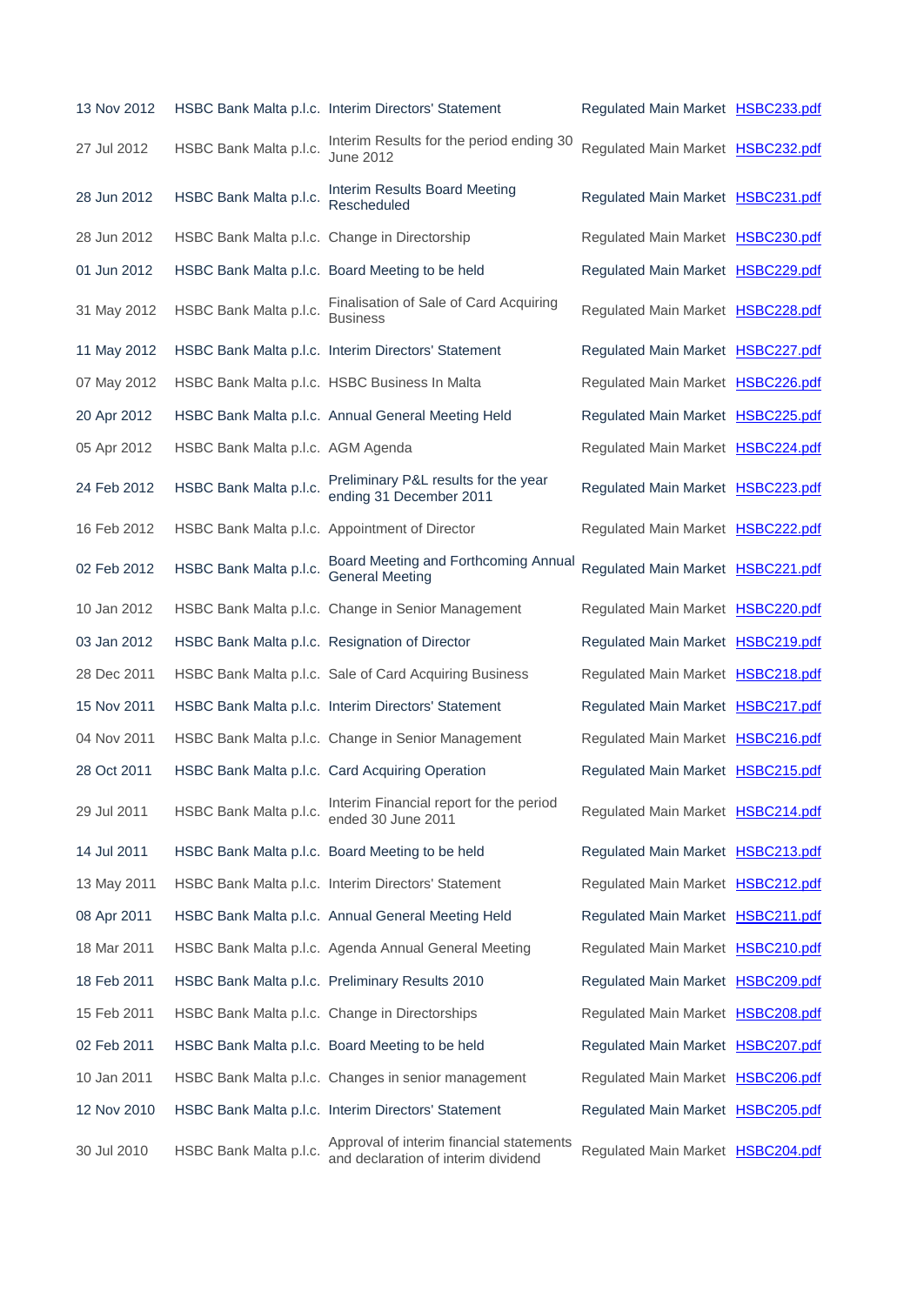| 09 Jul 2010 | HSBC Bank Malta p.l.c.                        | Board Meeting to be held for Approval<br>of Interim Results                                                        | Regulated Main Market HSBC203.pdf |  |
|-------------|-----------------------------------------------|--------------------------------------------------------------------------------------------------------------------|-----------------------------------|--|
| 11 May 2010 |                                               | HSBC Bank Malta p.l.c. Interim Directors Statement                                                                 | Regulated Main Market HSBC202.pdf |  |
| 06 May 2010 | HSBC Bank Malta p.l.c. Change In Directors    |                                                                                                                    | Regulated Main Market HSBC201.pdf |  |
| 03 May 2010 |                                               | HSBC Bank Malta p.l.c. Annual Audited Accounts                                                                     | Regulated Main Market HSBC200.pdf |  |
| 09 Apr 2010 |                                               | HSBC Bank Malta p.l.c. Annula General Meeting                                                                      | Regulated Main Market HSBC199.pdf |  |
| 22 Mar 2010 |                                               | HSBC Bank Malta p.l.c. Annual General Meeting Agenda 2010                                                          | Regulated Main Market HSBC198.pdf |  |
| 22 Feb 2010 | HSBC Bank Malta p.l.c.                        | Preliminary P & L results for the year<br>ending 31 December 2009                                                  | Regulated Main Market HSBC197.pdf |  |
| 02 Feb 2010 | HSBC Bank Malta p.l.c.                        | Board Meeting to be held re Approval of<br><b>Final Accounts</b>                                                   | Regulated Main Market HSBC196.pdf |  |
| 13 Nov 2009 |                                               | HSBC Bank Malta p.l.c. Interim Directors Statement                                                                 | Regulated Main Market HSBC195.pdf |  |
| 31 Jul 2009 | HSBC Bank Malta p.l.c.                        | Approval of interim results for the six<br>months ending 30 June 2009                                              | Regulated Main Market HSBC194.pdf |  |
| 14 Jul 2009 |                                               | HSBC Bank Malta p.l.c. Board Meeting to be held                                                                    | Regulated Main Market HSBC193.pdf |  |
| 15 May 2009 |                                               | HSBC Bank Malta p.l.c. Interim Directors Statement                                                                 | Regulated Main Market HSBC192.pdf |  |
| 02 Apr 2009 |                                               | HSBC Bank Malta p.l.c. Annual General Meeting Held                                                                 | Regulated Main Market HSBC191.pdf |  |
| 17 Mar 2009 |                                               | HSBC Bank Malta p.l.c. Annual General Meeting Agenda 2009                                                          | Regulated Main Market HSBC190.pdf |  |
| 20 Feb 2009 |                                               | Preliminary Statement of annual results<br>HSBC Bank Malta p.l.c. for the financial year ended 31<br>December 2008 | Regulated Main Market HSBC189.pdf |  |
| 02 Feb 2009 |                                               | HSBC Bank Malta p.l.c. Board Meeting to be held                                                                    | Regulated Main Market HSBC188.pdf |  |
| 14 Nov 2008 |                                               | HSBC Bank Malta p.l.c. Interim Directors Statement                                                                 | Regulated Main Market HSBC187.pdf |  |
| 30 Sep 2008 | HSBC Bank Malta p.l.c.                        | Increase in Share Capital in HSBC Life<br>Assurance (Malta) Ltd                                                    | Regulated Main Market HSBC186.pdf |  |
| 15 Sep 2008 |                                               | HSBC Bank Malta p.l.c. 5.9% Subordinated Bond Issue 2018                                                           | Regulated Main Market HSBC185.pdf |  |
| 01 Sep 2008 | HSBC Bank Malta p.l.c. Change in Directorship |                                                                                                                    | Regulated Main Market HSBC184.pdf |  |
| 25 Jul 2008 | HSBC Bank Malta p.l.c. Interim Results 2008   |                                                                                                                    | Regulated Main Market HSBC183.pdf |  |
| 23 Jul 2008 |                                               | HSBC Bank Malta p.l.c. HSBC 4.6% Lm/Euro Bonds Merge                                                               | Regulated Main Market HSBC182.pdf |  |
| 15 Jul 2008 |                                               | HSBC Bank Malta p.l.c. Board Meeting To Be Held                                                                    | Regulated Main Market HSBC181.pdf |  |
| 03 Jul 2008 |                                               | HSBC Bank Malta p.l.c. Acquisition of shares in Subsidiary                                                         | Regulated Main Market HSBC180.pdf |  |
| 16 May 2008 |                                               | HSBC Bank Malta p.l.c. Interim Directors Statement                                                                 | Regulated Main Market HSBC179.pdf |  |
| 08 May 2008 |                                               | HSBC Bank Malta p.l.c. Change in Directorships                                                                     | Regulated Main Market HSBC178.pdf |  |
| 07 Apr 2008 |                                               | HSBC Bank Malta p.l.c. Annual General Meeting Held                                                                 | Regulated Main Market HSBC177.pdf |  |
| 05 Apr 2008 |                                               | HSBC Bank Malta p.l.c. Appointment of Chief Executive Officer                                                      | Regulated Main Market HSBC176.pdf |  |
| 25 Mar 2008 |                                               | HSBC Bank Malta p.l.c. HSBC Bank Malta p.l.c. AGM Agenda                                                           | Regulated Main Market HSBC175.pdf |  |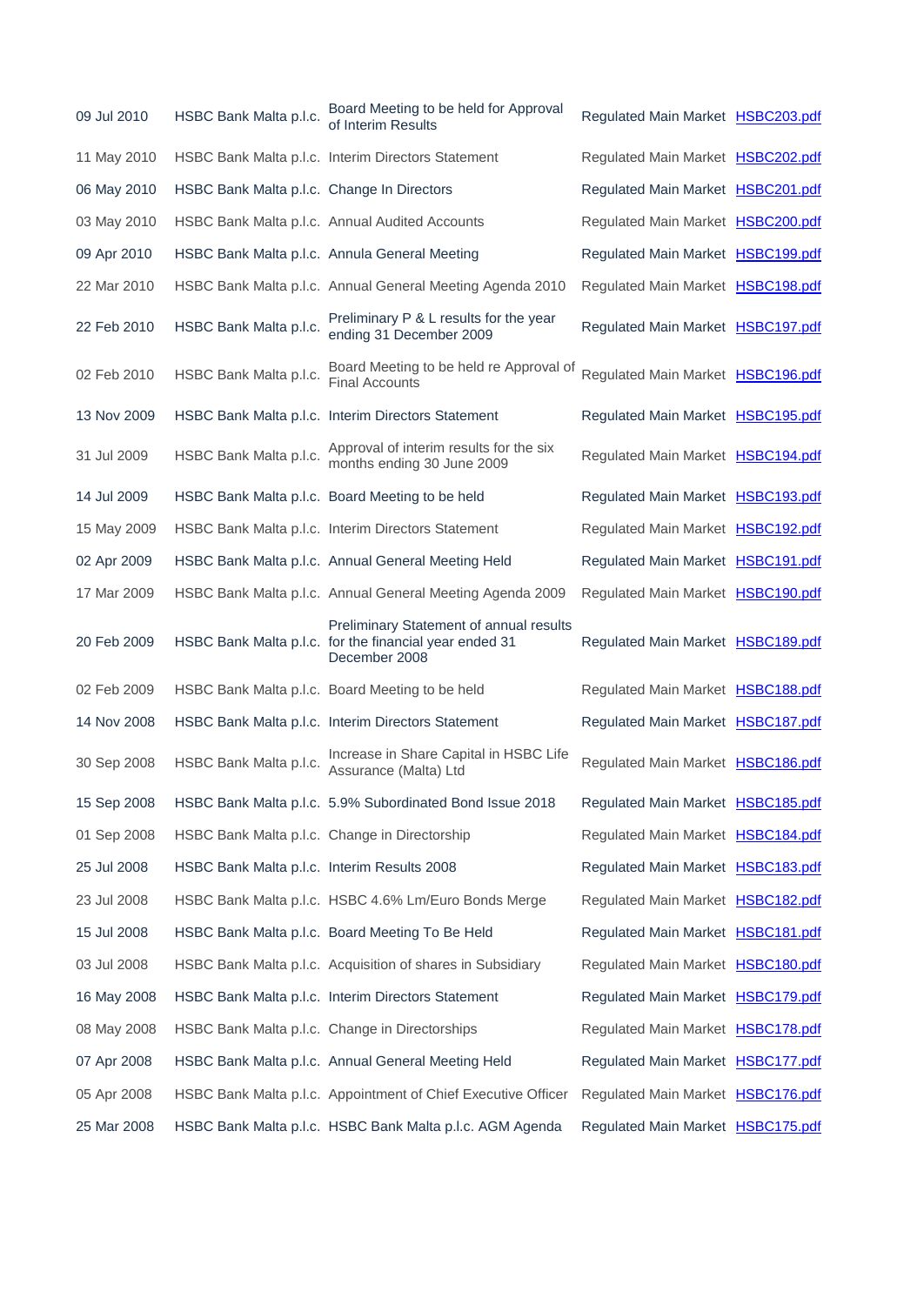| 18 Feb 2008 | HSBC Bank Malta p.l.c.                         | Approval of Final Accounts and<br>Recommendation of Final Dividend                                                                                                          | Regulated Main Market HSBC174.pdf |  |
|-------------|------------------------------------------------|-----------------------------------------------------------------------------------------------------------------------------------------------------------------------------|-----------------------------------|--|
| 06 Feb 2008 | HSBC Bank Malta p.l.c.                         | Approval of Final Accounts &<br><b>Consideration re Final Dividend</b>                                                                                                      | Regulated Main Market HSBC173.pdf |  |
| 19 Nov 2007 |                                                | HSBC Bank Malta p.l.c. Interim Directors Statement                                                                                                                          | Regulated Main Market HSBC172.pdf |  |
| 01 Aug 2007 | HSBC Bank Malta p.l.c.                         | Injection of capital in HSBC Life<br>Assurance (Malta) Limited                                                                                                              | Regulated Main Market HSBC171.pdf |  |
| 30 Jul 2007 |                                                | Interim results, declaration of ordinary<br>HSBC Bank Malta p.l.c. and special interim dividend, info. re.<br>access to interim results                                     | Regulated Main Market HSBC170.pdf |  |
| 16 Jul 2007 |                                                | HSBC Bank Malta p.l.c. Board Meeting to be held                                                                                                                             | Regulated Main Market HSBC169.pdf |  |
| 18 May 2007 |                                                | HSBC Bank Malta p.l.c. Interim Directors' Statement                                                                                                                         | Regulated Main Market HSBC168.pdf |  |
| 23 Apr 2007 | HSBC Bank Malta p.l.c.                         | Approval of Ordinary & Extraordinary<br><b>Resolutions at AGM</b>                                                                                                           | Regulated Main Market HSBC167.pdf |  |
| 02 Apr 2007 | HSBC Bank Malta p.l.c.                         | Annual General Meeting to be held on<br>19 April 2007                                                                                                                       | Regulated Main Market HSBC166.pdf |  |
| 16 Feb 2007 | HSBC Bank Malta p.l.c. Board Meeting held      |                                                                                                                                                                             | Regulated Main Market HSBC165.pdf |  |
| 07 Feb 2007 |                                                | HSBC Bank Malta p.l.c. Board Meeting to be held                                                                                                                             | Regulated Main Market HSBC164.pdf |  |
| 10 Jan 2007 | HSBC Bank Malta p.l.c. New Bond Issue          |                                                                                                                                                                             | Regulated Main Market HSBC163.pdf |  |
| 20 Nov 2006 | HSBC Bank Malta p.l.c. Resignation of Director |                                                                                                                                                                             | Regulated Main Market HSBC161.pdf |  |
| 10 Oct 2006 |                                                | HSBC Bank Malta p.l.c. Appointment of Non-Executive Director                                                                                                                | Regulated Main Market HSBC162.pdf |  |
| 27 Jul 2006 | HSBC Bank Malta p.l.c.                         | Approval of interim accounts and of the<br>payment of an interim dividend                                                                                                   | Regulated Main Market HSBC160.pdf |  |
| 11 Jul 2006 |                                                | HSBC Bank Malta p.l.c. Board Meeting to be held                                                                                                                             | Regulated Main Market HSBC159.pdf |  |
| 07 Apr 2006 | HSBC Bank Malta p.l.c. AGM held                |                                                                                                                                                                             | Regulated Main Market HSBC158.pdf |  |
| 03 Apr 2006 |                                                | HSBC Bank Malta p.l.c. Record Date for Bonus Share Issue                                                                                                                    | Regulated Main Market HSBC157.pdf |  |
| 22 Mar 2006 |                                                | HSBC Bank Malta p.l.c. Change in Senior Management                                                                                                                          | Regulated Main Market HSBC156.pdf |  |
| 14 Mar 2006 | HSBC Bank Malta p.l.c. AGM to be held          |                                                                                                                                                                             | Regulated Main Market HSBC155.pdf |  |
| 16 Feb 2006 | HSBC Bank Malta p.l.c.                         | Approval of Preliminary Statement of<br><b>Annual Results</b>                                                                                                               | Regulated Main Market HSBC154.pdf |  |
| 07 Feb 2006 | HSBC Bank Malta p.l.c. Board Meeting           |                                                                                                                                                                             | Regulated Main Market HSBC153.pdf |  |
| 06 Feb 2006 |                                                | HSBC Bank Malta p.l.c. Related Party Transactions                                                                                                                           | Regulated Main Market HSBC152.pdf |  |
| 01 Nov 2005 |                                                | Merger of acquisition of its subsidiary<br>HSBC Bank Malta p.l.c. HSBC Home Loans (Malta) Ltd with the Regulated Main Market HSBC151.pdf<br>Bank                            |                                   |  |
| 19 Sep 2005 |                                                | HSBC Bank Malta p.l.c. Information to maintain a fair market                                                                                                                | Regulated Main Market HSBC150.pdf |  |
| 02 Sep 2005 |                                                | Appointment of Mr David Charles Budd<br>HSBC Bank Malta p.l.c. as director of HSBC Bank Malta plc with Regulated Main Market HSBC149.pdf<br>effect from 1st September 2005. |                                   |  |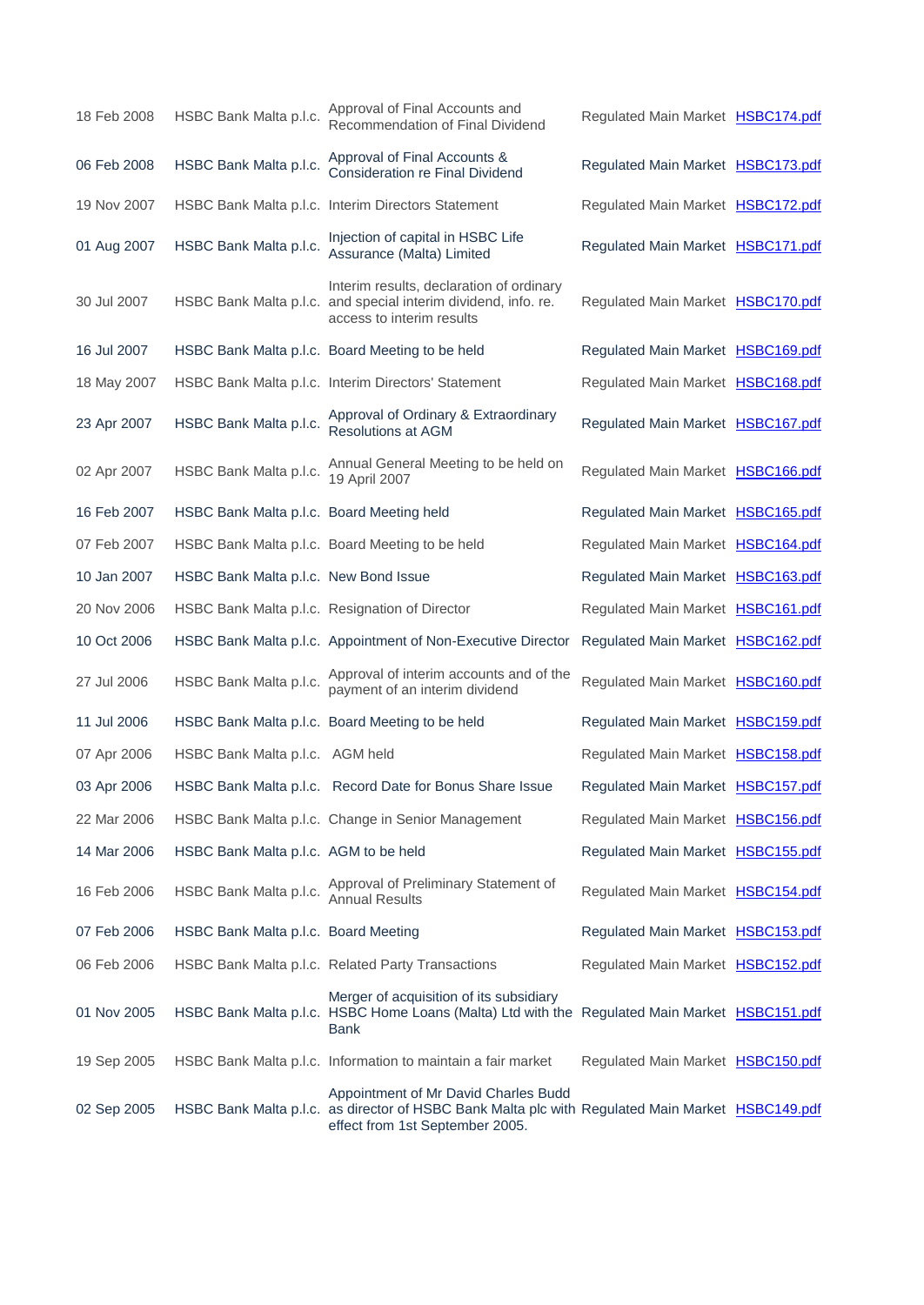| 04 Aug 2005 |                                                | Resignation of Mr Dyfrig DJ John from<br>HSBC Bank Malta p.l.c. the Board of Directors with effect from<br>1st August                       | Regulated Main Market HSBC148.pdf |  |
|-------------|------------------------------------------------|---------------------------------------------------------------------------------------------------------------------------------------------|-----------------------------------|--|
| 22 Jul 2005 |                                                | Directors approved interim accounts<br>HSBC Bank Malta p.l.c. and payment of an interim dividend<br>during a board meeting held on 22 July. | Regulated Main Market HSBC147.pdf |  |
| 15 Jul 2005 |                                                | HSBC Bank Malta p.l.c. Board Meeting to be held on 22 July.                                                                                 | Regulated Main Market HSBC146.pdf |  |
| 24 Mar 2005 | HSBC Bank Malta p.l.c. AGM held                |                                                                                                                                             | Regulated Main Market HSBC145.pdf |  |
| 07 Mar 2005 | HSBC Bank Malta p.l.c. AGM to be held          |                                                                                                                                             | Regulated Main Market HSBC144.pdf |  |
| 11 Feb 2005 |                                                | The Board of Directors propose a<br>HSBC Bank Malta p.l.c. change in the Bank's Memorandum of<br>Association                                | Regulated Main Market HSBC143.pdf |  |
| 11 Feb 2005 | HSBC Bank Malta p.l.c.                         | Preliminary Statement and Payment of<br><b>Final Dividend</b>                                                                               | Regulated Main Market HSBC142.pdf |  |
| 04 Feb 2005 |                                                | HSBC Bank Malta p.l.c. Board Meeting to be held                                                                                             | Regulated Main Market HSBC141.pdf |  |
| 22 Nov 2004 |                                                | HSBC Bank Malta p.l.c. Appointment of Executive Director                                                                                    | Regulated Main Market HSBC140.pdf |  |
| 01 Sep 2004 |                                                | HSBC Bank Malta p.l.c. Change in Senior Management                                                                                          | Regulated Main Market HSBC139.pdf |  |
| 23 Jul 2004 | HSBC Bank Malta p.l.c.                         | Approval of Interim Accounts and<br>Payment of Dividend                                                                                     | Regulated Main Market HSBC138.pdf |  |
| 19 Jul 2004 |                                                | HSBC Bank Malta p.l.c. Board Meeting to be held                                                                                             | Regulated Main Market HSBC137.pdf |  |
| 02 Jun 2004 |                                                | HSBC Bank Malta p.l.c. Change in Senior Management                                                                                          | Regulated Main Market HSBC136.pdf |  |
| 23 Apr 2004 | HSBC Bank Malta p.l.c. Resignation of Director |                                                                                                                                             | Regulated Main Market HSBC135.pdf |  |
| 25 Mar 2004 |                                                | HSBC Bank Malta p.l.c. Approval of AGM Resolutions                                                                                          | Regulated Main Market HSBC134.pdf |  |
| 08 Mar 2004 |                                                | HSBC Bank Malta p.l.c. Annual General Meeting to be held                                                                                    | Regulated Main Market HSBC133.pdf |  |
| 13 Feb 2004 |                                                | HSBC Bank Malta p.l.c. Preliminary Profit Statement                                                                                         | Regulated Main Market HSBC132.pdf |  |
| 06 Feb 2004 |                                                | HSBC Bank Malta p.l.c. Board Meeting to be held                                                                                             | Regulated Main Market HSBC131.pdf |  |
| 25 Jul 2003 | HSBC Bank Malta p.l.c.                         | Approval of Interim Accounts and<br>Payment of dividend                                                                                     | Regulated Main Market HSBC130.pdf |  |
| 17 Jul 2003 |                                                | HSBC Bank Malta p.l.c. Board meeting to be held                                                                                             | Regulated Main Market HSBC129.pdf |  |
| 11 Jul 2003 |                                                | HSBC Bank Malta p.l.c. Change in Senior Management                                                                                          | Regulated Main Market HSBC128.pdf |  |
| 28 Apr 2003 |                                                | HSBC Bank Malta p.l.c. Change in Senior Management                                                                                          | Regulated Main Market HSBC127.pdf |  |
| 27 Mar 2003 |                                                | HSBC Bank Malta p.l.c. Approval of Resolutions                                                                                              | Regulated Main Market HSBC126.pdf |  |
| 11 Mar 2003 | HSBC Bank Malta p.l.c. AGM to be held          |                                                                                                                                             | Regulated Main Market HSBC125.pdf |  |
| 14 Feb 2003 | HSBC Bank Malta p.l.c.                         | <b>Preliminary Profit Statement and</b><br>Declaration of Dividend                                                                          | Regulated Main Market HSBC124.pdf |  |
| 07 Feb 2003 | HSBC Bank Malta p.l.c. Board Meeting           |                                                                                                                                             | Regulated Main Market HSB123.pdf  |  |
| 03 Feb 2003 |                                                | HSBC Bank Malta p.l.c. Change in Senior Management                                                                                          | Regulated Main Market HSB122.pdf  |  |
| 08 Jan 2003 | HSBC Bank Malta p.l.c.                         | Increase of Shareholding in HSBC Life<br>Assurance (Malta) Limited                                                                          | Regulated Main Market HSBC121.pdf |  |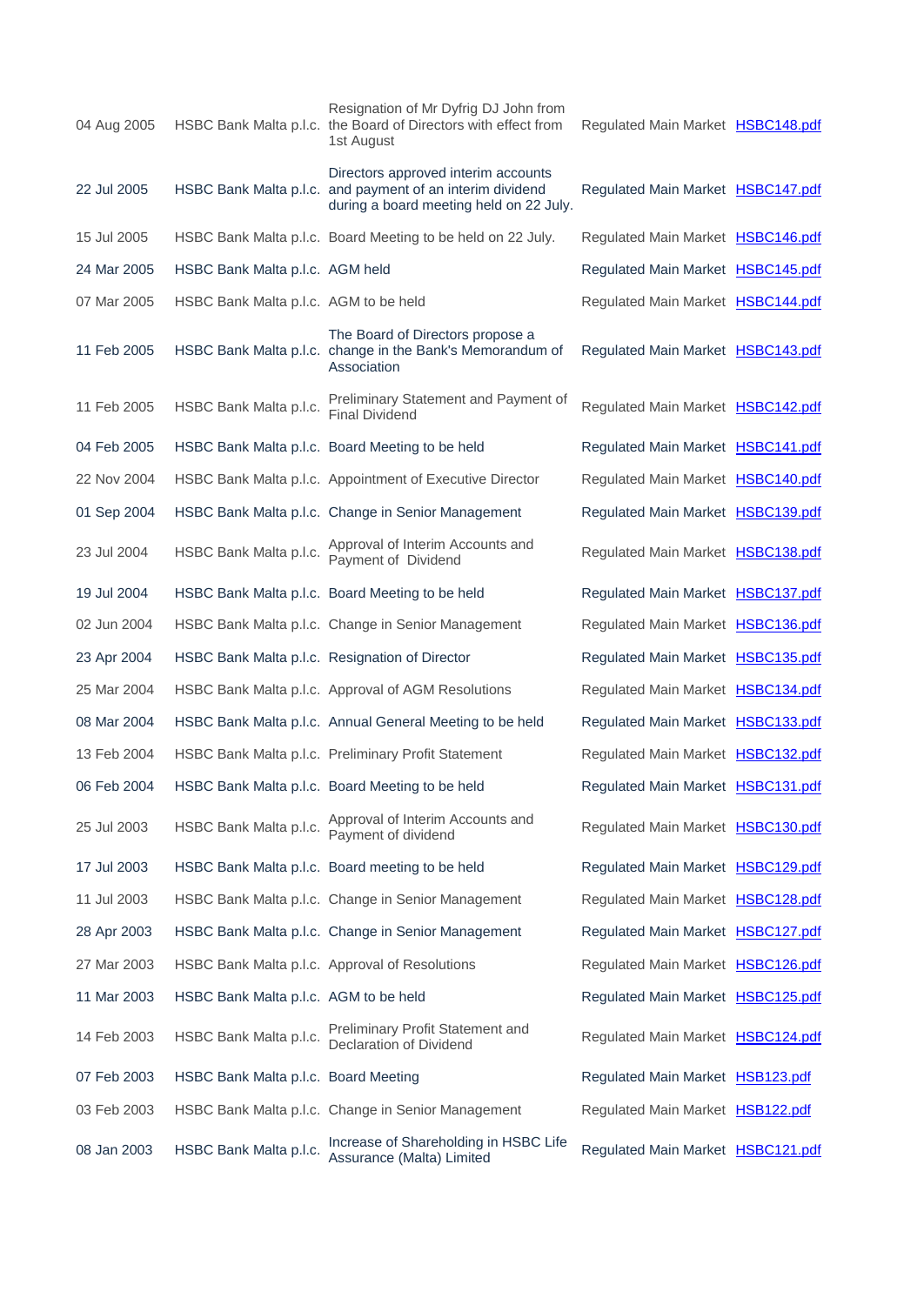| 08 Jan 2003 |                                             | HSBC Bank Malta p.l.c. Appointment of New Director                             | Regulated Main Market HSBC120.pdf |  |
|-------------|---------------------------------------------|--------------------------------------------------------------------------------|-----------------------------------|--|
| 03 Jan 2003 |                                             | HSBC Bank Malta p.l.c. Change in Senior Management                             | Regulated Main Market HSBC119.pdf |  |
| 05 Nov 2002 | HSBC Bank Malta p.l.c.                      | Acquisition of HSBC Overseas and<br><b>HSBC Investment Holdings</b>            | Regulated Main Market HSBC118.pdf |  |
| 29 Oct 2002 |                                             | HSBC Bank Malta p.l.c. Changes in Senior Management.                           | Regulated Main Market HSBC117.pdf |  |
| 11 Oct 2002 |                                             | HSBC Bank Malta p.l.c. Shareholdings in unquoted companies.                    | Regulated Main Market HSBC116.pdf |  |
| 23 Sep 2002 |                                             | HSBC Bank Malta p.l.c. Change in Senior Management.                            | Regulated Main Market HSBC115.pdf |  |
| 18 Sep 2002 |                                             | HSBC Bank Malta p.l.c. Change in Senior Management.                            | Regulated Main Market HSBC114.pdf |  |
| 23 Aug 2002 | HSBC Bank Malta p.l.c. Change of Director.  |                                                                                | Regulated Main Market HSBC113.pdf |  |
| 26 Jul 2002 |                                             | HSBC Bank Malta p.l.c. Changes in Senior Management.                           | Regulated Main Market HSBC112.pdf |  |
| 25 Jul 2002 | HSBC Bank Malta p.l.c.                      | Approval of Interim Accounts &<br>Payment of Dividend.                         | Regulated Main Market HSBC111.pdf |  |
| 17 Jul 2002 | HSBC Bank Malta p.l.c. Board Meeting.       |                                                                                | Regulated Main Market HSBC110.pdf |  |
| 03 Jul 2002 | HSBC Bank Malta p.l.c.                      | Amalgamation of HSBC Overseas Bank<br>(Malta) Limited with the Bank.           | Regulated Main Market HSBC109.pdf |  |
| 02 Jul 2002 |                                             | HSBC Bank Malta p.l.c. Change in senior management.                            | Regulated Main Market HSBC108.pdf |  |
| 28 Mar 2002 |                                             | HSBC Bank Malta p.l.c. Approval of Resolutions.                                | Regulated Main Market HSBC107.pdf |  |
| 11 Mar 2002 | HSBC Bank Malta p.l.c. Resolutions for AGM. |                                                                                | Regulated Main Market HSBC106.pdf |  |
| 15 Feb 2002 | HSBC Bank Malta p.l.c.                      | Approval of the Preliminary Profit<br>Statement.                               | Regulated Main Market HSBC105.pdf |  |
| 08 Feb 2002 | HSBC Bank Malta p.l.c. Board Meeting.       |                                                                                | Regulated Main Market HSBC104.pdf |  |
| 07 Feb 2002 |                                             | HSBC Bank Malta p.l.c. Appointment of Personnel.                               | Regulated Main Market HSBC103.pdf |  |
| 03 Jan 2002 | HSBC Bank Malta p.l.c.                      | Increase in the issued share Capital of<br>HSBC Life Assurance (Malta) Limited | Regulated Main Market HSBC102.pdf |  |
| 19 Jul 2001 | HSBC Bank Malta p.l.c. Approval of accounts |                                                                                | Regulated Main Market HSBC101.pdf |  |
| 10 Jul 2001 | HSBC Bank Malta p.l.c. Board Meeting        |                                                                                | Regulated Main Market HSBC100.pdf |  |
| 09 Apr 2001 | HSBC Bank Malta p.l.c.                      | Acquired shareholding interests from<br><b>HSBC Finance (Malta) Ltd</b>        | Regulated Main Market HSBC99.pdf  |  |
| 29 Mar 2001 | HSBC Bank Malta p.l.c.                      | Shareholders approval of AGM<br>Resolutions.                                   | Regulated Main Market HSBC98.pdf  |  |
| 13 Mar 2001 | HSBC Bank Malta p.l.c. HSBC AGM             |                                                                                | Regulated Main Market HSBC97.pdf  |  |
| 12 Feb 2001 |                                             | HSBC Bank Malta p.l.c. Preliminary Profit Statement                            | Regulated Main Market HSBC96.pdf  |  |
| 30 Jan 2001 |                                             | HSBC Bank Malta p.l.c. HSBC Board of Director's meeting                        | Regulated Main Market HSBC95.pdf  |  |
| 11 Jan 2001 |                                             | HSBC Bank Malta p.l.c. HSBC Finance (Malta) Ltd                                | Regulated Main Market HSBC94.pdf  |  |
| 05 Jan 2001 | HSBC Bank Malta p.l.c.                      | Resignation of Mr Mario Testaferrata<br>Moroni Viani.                          | Regulated Main Market HSBC93.pdf  |  |